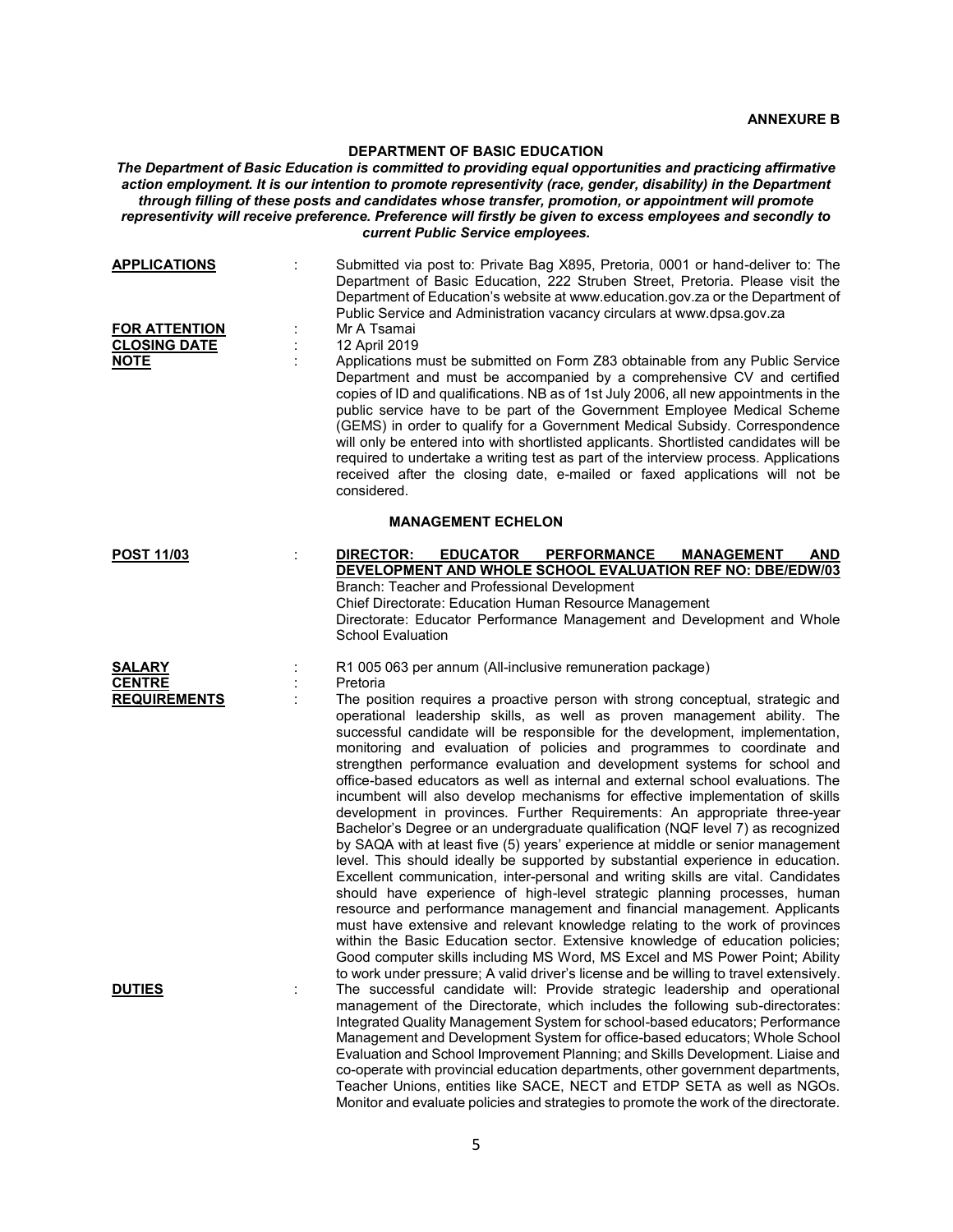| <b>ENQUIRIES</b><br><b>NOTE</b>                       |         | Mr A Tsamai Tel No: 012 357 3321/ Ms M Thubane Tel No: 012 357 3297<br>All shortlisted candidates for SMS posts will be subjected to a technical exercise<br>that intends to test relevant technical element of the job, the logistics of which will<br>be communicated by the department. Following the interview and the technical<br>exercise, the selection panel will recommend candidates to attend a generic<br>managerial competency assessment (in compliance with the DPSA Directive on<br>the implementation of competency based assessments). The competency<br>assessment will be testing generic managerial competencies using the mandated<br>DPSA SMS competency assessment tools. The incumbent will have to sign an<br>annual performance agreement as well as annually disclose his/her financial<br>interests and be subjected to a security clearance.                                                                                                                                                                                                                                                                                                                                                                                                                                                                                                                                                                                                                                                                                                                                                                                                                                                                                                                                                                                                                                                                                                                                                                                                                                                                                                                                                                                         |
|-------------------------------------------------------|---------|---------------------------------------------------------------------------------------------------------------------------------------------------------------------------------------------------------------------------------------------------------------------------------------------------------------------------------------------------------------------------------------------------------------------------------------------------------------------------------------------------------------------------------------------------------------------------------------------------------------------------------------------------------------------------------------------------------------------------------------------------------------------------------------------------------------------------------------------------------------------------------------------------------------------------------------------------------------------------------------------------------------------------------------------------------------------------------------------------------------------------------------------------------------------------------------------------------------------------------------------------------------------------------------------------------------------------------------------------------------------------------------------------------------------------------------------------------------------------------------------------------------------------------------------------------------------------------------------------------------------------------------------------------------------------------------------------------------------------------------------------------------------------------------------------------------------------------------------------------------------------------------------------------------------------------------------------------------------------------------------------------------------------------------------------------------------------------------------------------------------------------------------------------------------------------------------------------------------------------------------------------------------|
| <b>POST 11/04</b>                                     |         | DIRECTOR: SOCIAL COHESION AND EQUITY IN EDUCATION REF NO:<br>DBE/SCEE/03<br>Branch: Care and Support Services<br>Chief Directorate: Social Inclusion and Partnerships in Education                                                                                                                                                                                                                                                                                                                                                                                                                                                                                                                                                                                                                                                                                                                                                                                                                                                                                                                                                                                                                                                                                                                                                                                                                                                                                                                                                                                                                                                                                                                                                                                                                                                                                                                                                                                                                                                                                                                                                                                                                                                                                  |
| <b>SALARY</b><br><b>CENTRE</b><br><b>REQUIREMENTS</b> | $\cdot$ | R1 005 063 per annum (All-inclusive remuneration package)<br>Pretoria<br>The position requires a proactive person with strong conceptual, strategic,<br>operational and leadership skills as well as proven management ability. The<br>successful candidate will be responsible for the development, implementation,<br>monitoring, evaluation and support of policies and programmes to promote and<br>maintain rights-based approaches to child wellbeing through social cohesion,<br>nation building, heritage, human rights and democracy education. The candidates<br>should demonstrate an understanding of social inclusion and equity in education<br>and how to address intersecting barriers to child wellbeing and reduce social<br>exclusion, victimisation and marginalisation. Further Requirements: An<br>appropriate three-year Bachelor's Degree in Education, Humanities or Social<br>Science or an undergraduate qualification (NQF level 7) as recognized by SAQA<br>with at least five (5) years' experience at middle or senior management level in<br>Education sector. A relevant post graduate qualification will be an added<br>advantage. A sound knowledge of curriculum and teacher development, especially<br>as these relate to Life Orientation, History, Languages, Gender and Gender<br>Diversity, Heritage and/or Multi-Cultural Studies in Education. In addition, an<br>understanding of local, regional and international instruments and cutting-edge<br>thinking related to social, economic and cultural rights and the advancement of<br>peace-building and social inclusion in schooling. Knowledge and understanding of<br>child-centred approaches to deepening human rights, democracy, gender-<br>diversity,<br>nation-building<br>and social cohesion is required. Excellent<br>communication, inter-personal and writing skills are vital. Candidates should have<br>experience of high-level strategic planning processes, human resource<br>management and financial management. The ability to manage research<br>processes, and/or experience in monitoring, evaluation and support will be a strong<br>recommendation. Applicants must have a valid driver's license and be willing to<br>travel extensively. |
| <b>DUTIES</b>                                         | t       | The successful candidate will be responsible for strategic and operational planning<br>for the Directorate, taking overall responsibility for managing and accounting for<br>projects, including the development of business plans, managing budgets and<br>cash flows, and implementing and monitoring programmes as well as reporting.<br>Provide strategic leadership and operational management to the Directorate;<br>Develop and implement integrated programmatic responses to gender equity,<br>gender-diversity, history, oral history, commemorations, nation building, heritage,<br>social cohesion and inclusion, human rights and democracy education; Develop<br>policies and programmes to support child wellbeing through curricula, co-curricular<br>and enrichment opportunities and safety-nets; Design and sustain ongoing support<br>for the implementation of peace-education and actions to prevent conflict, sexual<br>abuse and harassment, discrimination and exclusion; Strengthen human rights<br>education, democracy, children's rights and gender equity and inclusion programs<br>for learners in schools; Promote the emotional and social wellbeing of learners<br>through Constitutional values and attitudes; Promote national pride and social<br>justice committed to unity in diversity; Liaise and co-operate with provincial                                                                                                                                                                                                                                                                                                                                                                                                                                                                                                                                                                                                                                                                                                                                                                                                                                                                                               |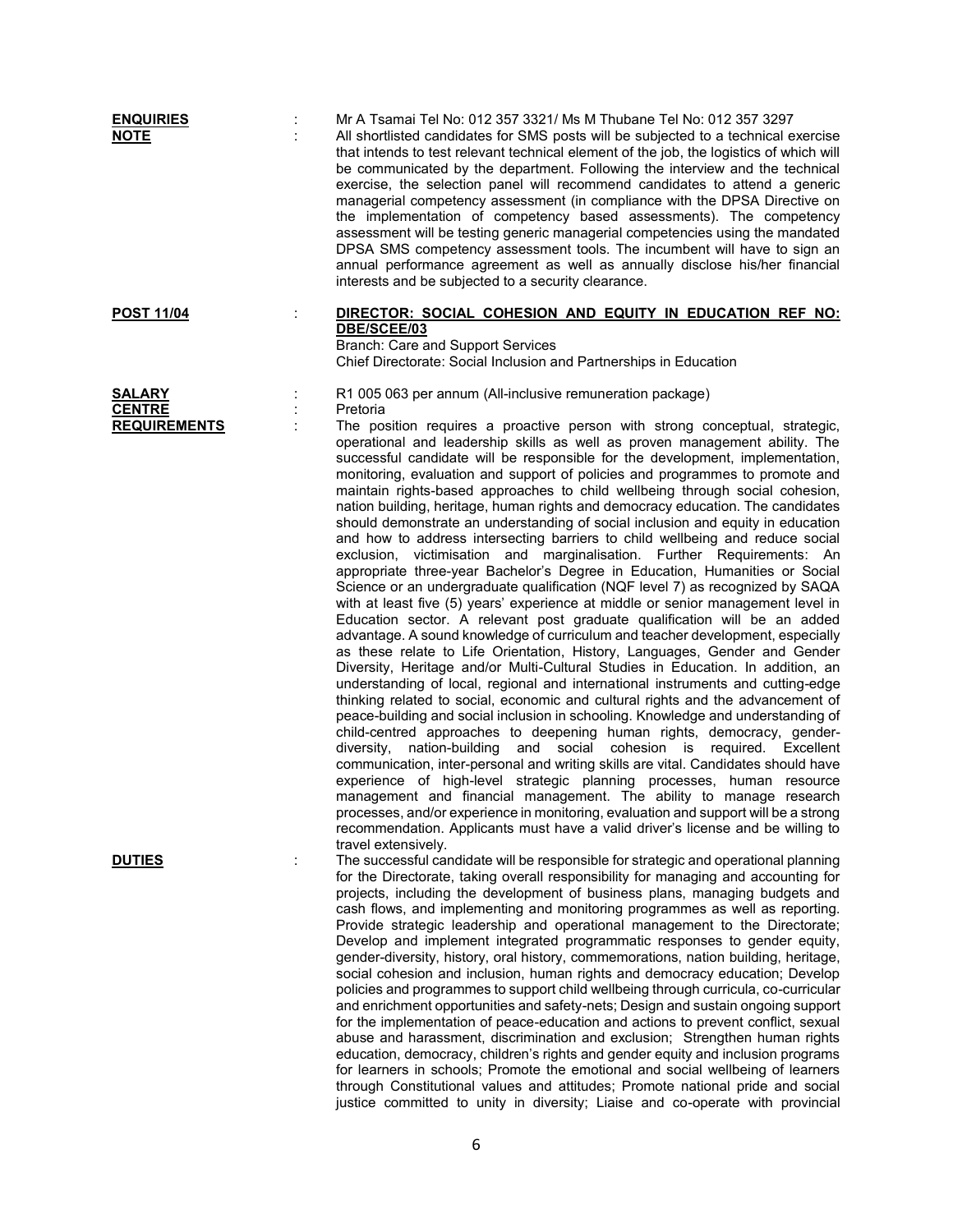| <b>ENQUIRIES</b><br><u>NOTE</u> | ÷ | education departments, national government departments, universities, research<br>organizations, archives, children's rights structures, gender and gender-diversity<br>formations, as well as NGOs and civic organisations; Monitor and evaluate policies<br>and strategies to advance rights-based approaches to the regional framework for<br>Care and Support for Teaching and Learning (with emphasis on curriculum<br>support; co-curricular support; safety; material support; social cohesion; social<br>inclusion and equity in school communities); Represent the Directorate, both<br>internally and externally as required; Liaise with and report to nation, regional and<br>international bodies and project partners and funders; Manage internal and<br>external partnerships.<br>Mr A Tsamai Tel No: 012 357 3321/ Ms M Thubane Tel No: 012 357 3297<br>All shortlisted candidates for SMS posts will be subjected to a technical exercise<br>that intends to test relevant technical element of the job, the logistics of which will<br>be communicated by the department. Following the interview and the technical<br>exercise, the selection panel will recommend candidates to attend a generic<br>managerial competency assessment (in compliance with the DPSA Directive on<br>the implementation of competency based assessments). The competency<br>assessment will be testing generic managerial competencies using the mandated<br>DPSA SMS competency assessment tools. The incumbent will have to sign an<br>annual performance agreement as well as annually disclose his/her financial<br>interests and be subjected to a security clearance. |  |  |  |
|---------------------------------|---|-------------------------------------------------------------------------------------------------------------------------------------------------------------------------------------------------------------------------------------------------------------------------------------------------------------------------------------------------------------------------------------------------------------------------------------------------------------------------------------------------------------------------------------------------------------------------------------------------------------------------------------------------------------------------------------------------------------------------------------------------------------------------------------------------------------------------------------------------------------------------------------------------------------------------------------------------------------------------------------------------------------------------------------------------------------------------------------------------------------------------------------------------------------------------------------------------------------------------------------------------------------------------------------------------------------------------------------------------------------------------------------------------------------------------------------------------------------------------------------------------------------------------------------------------------------------------------------------------------------------------------------------------------------------------------|--|--|--|
| <b>OTHER POST</b>               |   |                                                                                                                                                                                                                                                                                                                                                                                                                                                                                                                                                                                                                                                                                                                                                                                                                                                                                                                                                                                                                                                                                                                                                                                                                                                                                                                                                                                                                                                                                                                                                                                                                                                                               |  |  |  |
| <b>POST 11/05</b>               | ÷ | <b>ASSISTANT DIRECTOR REF NO: DBE/18/2019</b><br>Branch: Office of the Director-General<br>Directorate: Research Coordination, Monitoring and Evaluation                                                                                                                                                                                                                                                                                                                                                                                                                                                                                                                                                                                                                                                                                                                                                                                                                                                                                                                                                                                                                                                                                                                                                                                                                                                                                                                                                                                                                                                                                                                      |  |  |  |
| <b>SALARY</b><br><b>CENTRE</b>  |   | R444 693 per annum<br>Pretoria                                                                                                                                                                                                                                                                                                                                                                                                                                                                                                                                                                                                                                                                                                                                                                                                                                                                                                                                                                                                                                                                                                                                                                                                                                                                                                                                                                                                                                                                                                                                                                                                                                                |  |  |  |
| <b>REQUIREMENTS</b>             |   | Applicants must be in possession of an appropriate three year post matric<br>qualification or Bachelor's degree in social sciences, public administration,<br>economics or statistics, A post graduate qualification would be an added<br>advantage; at least three (3) years relevant experience in conducting research or<br>alternatively project management, coordinating research projects, report writing;<br>interpretation and presentation of information in the monitoring and evaluation<br>environment; and knowledge of the basic education sector plans. Considerable<br>experience in using computer applications including knowledge of MS Office<br>software (Word, Excel, Outlook, PowerPoint and Access); data analysis skills with<br>experience of working with statistical packages such as SPSS or STATA. Good<br>interpersonal and communication (verbal and written) skills. A valid driver's<br>license. Willingness to travel.                                                                                                                                                                                                                                                                                                                                                                                                                                                                                                                                                                                                                                                                                                                     |  |  |  |
| <b>DUTIES</b>                   |   | The successful candidate will be expected to monitor, evaluate and report medium<br>to long term sector progress against policies and plans. Coordinate and support<br>national evaluations in the basic education sector. Design, manage and support<br>large scale evaluations and research studies commissioned by the Department.<br>Facilitate capacity building on planning, monitoring and evaluation. Liaise and<br>network with research organisations, including presenting DBE research at<br>conferences. Write research reports, evaluation reports and sector monitoring<br>reports. Develop monitoring tools for the basic education sector. Develop policy<br>briefs, monitoring tools, and evaluation reports, compile national and international<br>reports on basic education. Conduct qualitative and quantitative data analysis for<br>sector monitoring and reporting. Provide monitoring and evaluation support to DBE<br>branches on planning indicators, research, instrument development, reporting and<br>data analysis. Coordinate research and evaluations in collaboration with other<br>government departments, donors and provinces. Monitor research projects led by<br>the Department, this may entail traveling to provinces. Maintain a research<br>repository on departmental studies. Respond to research requests. Attend and<br>present at research events and seminars. Perform any other duties delegated by<br>the Director and the Chief Director.                                                                                                                                                                                |  |  |  |

**ENQUIRIES** : Mr A Tsamai Tel No: 012 357 3321/ Ms M Thubane Tel No: 012 357 3297